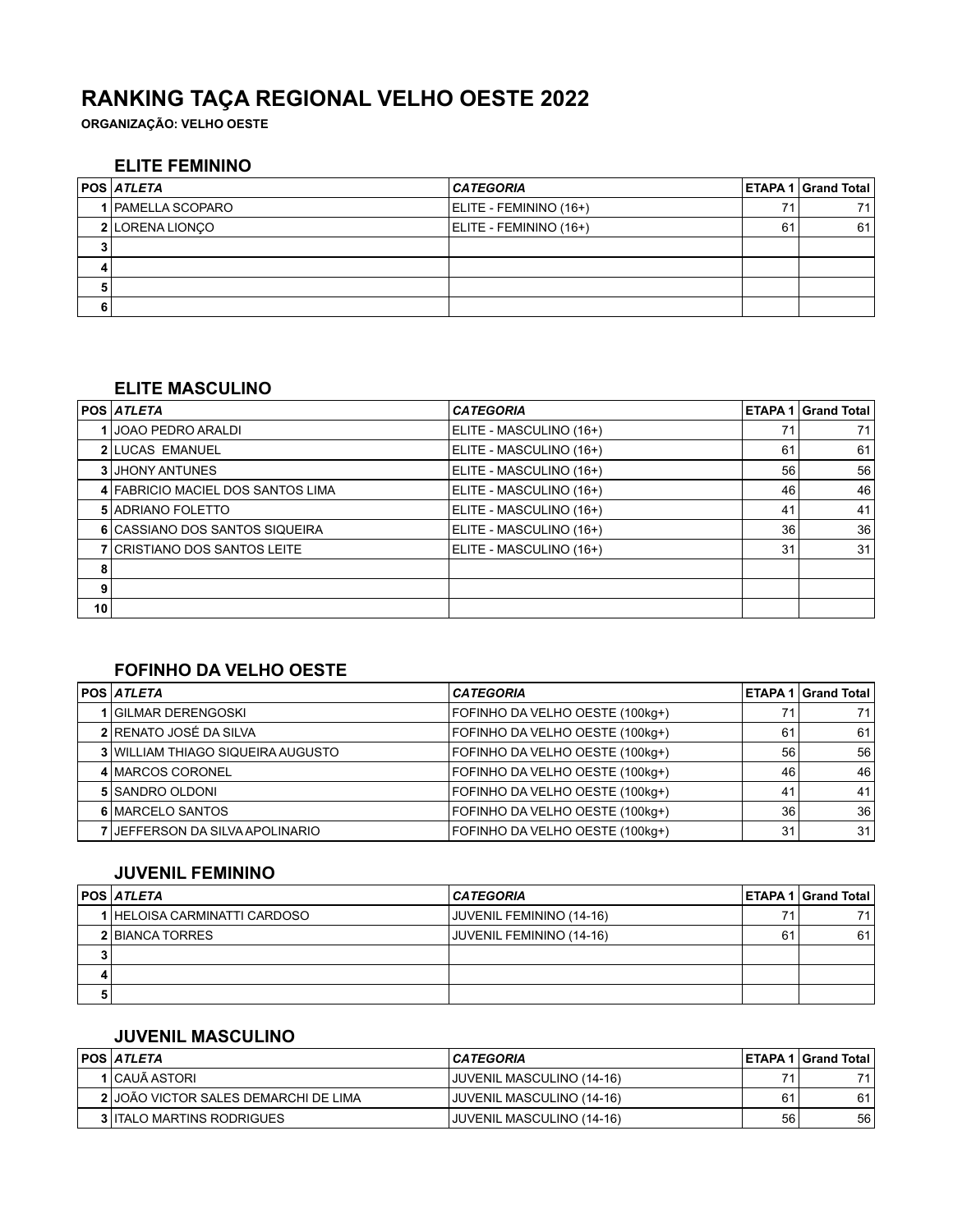|   | 4 LEONARDO SGARBOSA DA SILVA | JUVENIL MASCULINO (14-16)        | 46 | 46   |
|---|------------------------------|----------------------------------|----|------|
|   | 5 I MATHEUS LIMA DA SILVA    | JUVENIL MASCULINO (14-16)        | 41 | 41   |
|   | 6 GUSTAVO MACIEL             | JUVENIL MASCULINO (14-16)        | 36 | 36 I |
|   | 7 I GIOVANNI HANKE           | <b>JUVENIL MASCULINO (14-16)</b> | 31 | 31   |
| 8 |                              |                                  |    |      |

# **MASTER A1 MASCULINO**

|    | POS  <i>ATLETA</i>              | <b>CATEGORIA</b>            |    | <b>ETAPA 1 Grand Total</b> |
|----|---------------------------------|-----------------------------|----|----------------------------|
|    | 1 MARCELO MOTA FERREIRA         | MASTER A1 MASCULINO (30-34) | 71 | 71                         |
|    | <b>2 RAFAEL TARTARI</b>         | MASTER A1 MASCULINO (30-34) | 61 | 61                         |
|    | <b>3 ANDREI MICHEL KUNTZ</b>    | MASTER A1 MASCULINO (30-34) | 56 | 56                         |
|    | 4 LANYSON SANTOS DA COSTA       | MASTER A1 MASCULINO (30-34) | 46 | 46                         |
|    | 5 RODRIGO VENTORINI PAULINO     | MASTER A1 MASCULINO (30-34) | 41 | 41                         |
|    | 6 ALESSANDRO DA SILVA SOUZA     | MASTER A1 MASCULINO (30-34) | 36 | 36                         |
|    | <b>7 MAX CASTALDELLI</b>        | MASTER A1 MASCULINO (30-34) | 31 | 31                         |
|    | <b>8 ALISSON NURNBERG</b>       | MASTER A1 MASCULINO (30-34) | 26 | 26                         |
|    | 9 JULIANO MARAN                 | MASTER A1 MASCULINO (30-34) | 21 | 21                         |
|    | 10 ADENIS GOMES                 | MASTER A1 MASCULINO (30-34) | 11 | 11                         |
| 11 | <b>THIAGO MINUCELLI BARBOSA</b> | MASTER A1 MASCULINO (30-34) | 10 | 10                         |
| 12 |                                 |                             |    |                            |
| 13 |                                 |                             |    |                            |

#### **MASTER A2 MASCULINO**

|    | <b>POS ATLETA</b>            | <b>CATEGORIA</b>            | ETAPA <sub>1</sub> | <b>Grand Total</b> |
|----|------------------------------|-----------------------------|--------------------|--------------------|
|    | SCHIOHART JULIANO DA SILVA   | MASTER A2 MASCULINO (35-39) | 71                 | 71                 |
|    | 2 CASSIANO CARDOSO           | MASTER A2 MASCULINO (35-39) | 61                 | 61                 |
|    | <b>3 OZIEL DA SILVA</b>      | MASTER A2 MASCULINO (35-39) | 56                 | 56                 |
|    | 4 ANDERSON MENDONCA CAMARGO  | MASTER A2 MASCULINO (35-39) | 46                 | 46                 |
|    | <b>5 DIEGO PIRES ESCOUTO</b> | MASTER A2 MASCULINO (35-39) | 41                 | 41                 |
|    | 6 EMERSON VIEIRA             | MASTER A2 MASCULINO (35-39) | 36                 | 36                 |
|    | <b>7 CLEITON SAUER</b>       | MASTER A2 MASCULINO (35-39) | 31                 | 31                 |
| 8  | THIAGO GIL DA SILVA          | MASTER A2 MASCULINO (35-39) | 26                 | 26                 |
| 9  | THIAGO SIMÕES PEREIRA        | MASTER A2 MASCULINO (35-39) | 21                 | 21                 |
|    | 10 LEONARDO SIQUEIRA         | MASTER A2 MASCULINO (35-39) | 11                 | 11                 |
|    | 11 FERNANDO BENATTI          | MASTER A2 MASCULINO (35-39) | 10                 | 10                 |
| 12 |                              |                             |                    |                    |
| 13 |                              |                             |                    |                    |
| 14 |                              |                             |                    |                    |
| 15 |                              |                             |                    |                    |

#### **MASTER A FEMININO**

| <b>POS</b> | ---<br>$\sim$ $\sim$      | GORIA<br>-. -        | $-1$          | <b>Total</b><br>Grand |
|------------|---------------------------|----------------------|---------------|-----------------------|
|            | $\sim$ 110<br>╰△<br>∠IN ' | MININK<br><b>IVI</b> | $\rightarrow$ | 74                    |

#### **MASTER B1 MASCULINO**

| <b>POS ATLETA</b>         | <b>CATEGORIA</b>            |    | ⊺ETAPA 1 I Grand Total I |
|---------------------------|-----------------------------|----|--------------------------|
| 1 I VOLNEI MAIA DANIEL    | MASTER B1 MASCULINO (40-44) |    | 71                       |
| 2 ADRIANO TETSUO (TETIAN) | MASTER B1 MASCULINO (40-44) | 61 | 61                       |
| 3 ROGÉRIO JOSÉ FREIRE     | MASTER B1 MASCULINO (40-44) | 56 | 56                       |
| 4 ALCIONE RODRIGUES       | MASTER B1 MASCULINO (40-44) | 46 | 46                       |